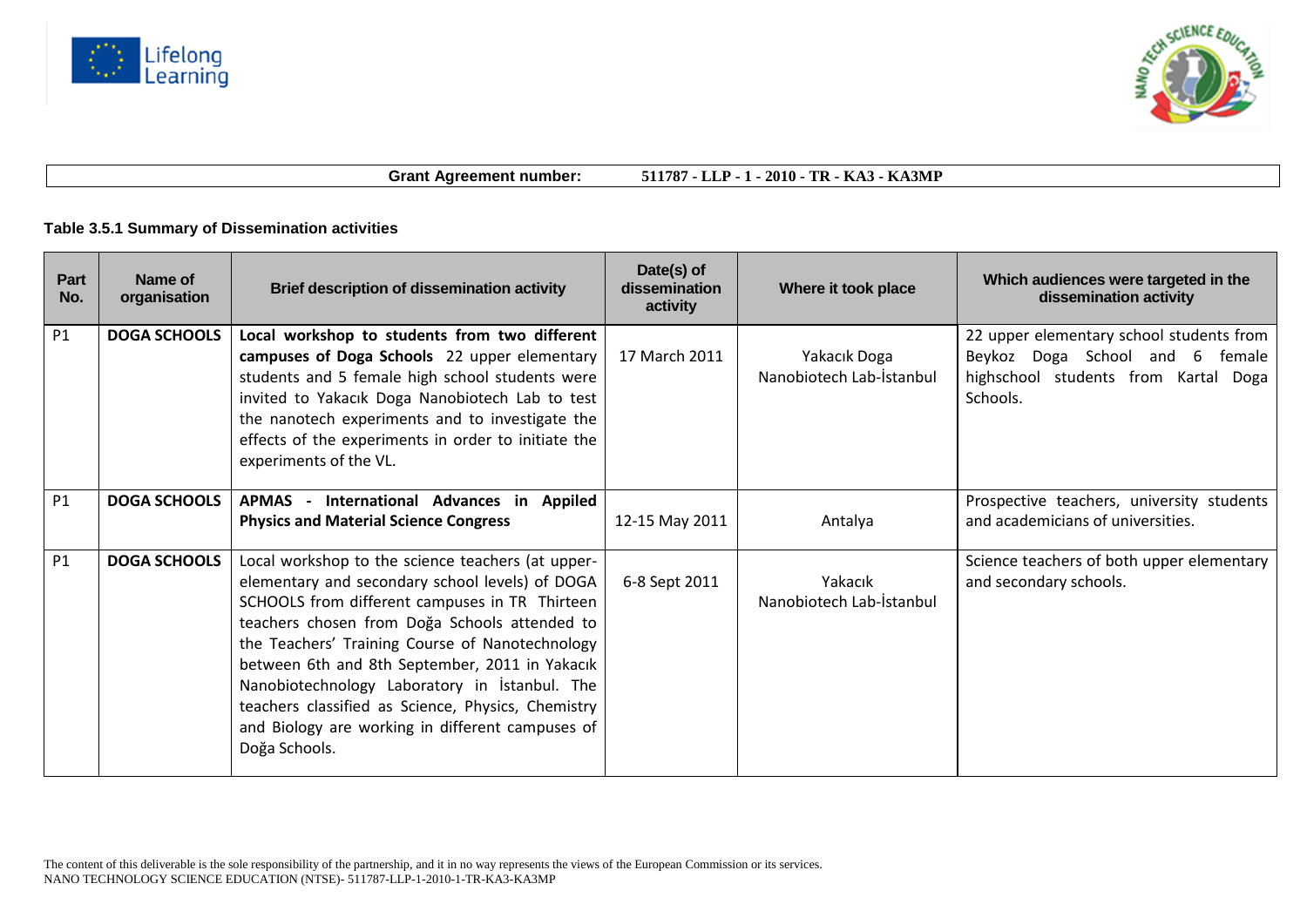



| Part<br>No.    | Name of<br>organisation                                                       | <b>Brief description of dissemination activity</b>                                                                                                                                                                                                                                                                                                                                                                                                                                         | Date(s) of<br>dissemination<br>activity | Where it took place                                   | Which audiences were targeted in the<br>dissemination activity                                                                                                                                                                                                                                           |
|----------------|-------------------------------------------------------------------------------|--------------------------------------------------------------------------------------------------------------------------------------------------------------------------------------------------------------------------------------------------------------------------------------------------------------------------------------------------------------------------------------------------------------------------------------------------------------------------------------------|-----------------------------------------|-------------------------------------------------------|----------------------------------------------------------------------------------------------------------------------------------------------------------------------------------------------------------------------------------------------------------------------------------------------------------|
| P <sub>2</sub> | <b>FONDAZIONE</b><br><b>IDIS-CITTÀ</b><br><b>DELLA SCIENZA</b>                | A seminary was held during the second project<br>meeting. The seminary was aimed to illustrate to<br>the partner of the project the educational activities<br>of the NanoKit developed by Fondazione Idis in the<br>framework of the project TimeForNano The<br>educational activities had been illustrated by Ilenia<br>Picardi, physicits and scientific journalist, who in<br>2010 worked as temporary employed of<br>Fondazione Idis as developer of the activities of<br>TimeForNano. | 17 Sept 2011                            | Metting hall of Grand'Hotel<br>Oriente, Naples, Italy | of<br>Representatives<br>the<br>partner<br>organizations of the project NTSE                                                                                                                                                                                                                             |
| <b>P6</b>      | <b>CENTER FOR</b><br><b>CREATIVE</b><br><b>TRAINING</b><br><b>ASSOCIATION</b> | Final meeting and project conference for the<br>(504605-LLP-1-2009-1-BG-<br>KeyTTT<br>project<br>COMENIUS-CMP)                                                                                                                                                                                                                                                                                                                                                                             | 22-23 Sept 2011                         | Stara Zagora, Bulgaria                                | 16 representatives of the international<br>partners' institutions from: TR, NO, PL, IT,<br>BG. 86 Bulgarian participants of the final<br>conference, among which representatives<br>from the Bulgarian Ministry of Education,<br>from regional stakeholders, as well as<br>teachers in science subjects. |
| P <sub>2</sub> | <b>FONDAZIONE</b><br><b>IDIS-CITTÀ</b><br><b>DELLA SCIENZA</b>                | An informative session about the contents of NTSE<br>carried<br>out<br>the<br>framework<br>in<br>0f<br>a national convention<br>3GIORNIPERLASCUOLA<br>addressed to teachers and, more in general to<br>people engaged in educational activities. The<br>convention takes place every year in the science<br>centre Città della Scienza of Naples, Italy.                                                                                                                                   | 13 Oct 2011                             | Science centre Città della<br>Scienza, Naples, Italy  | Science teachers of different kinds of<br>schools                                                                                                                                                                                                                                                        |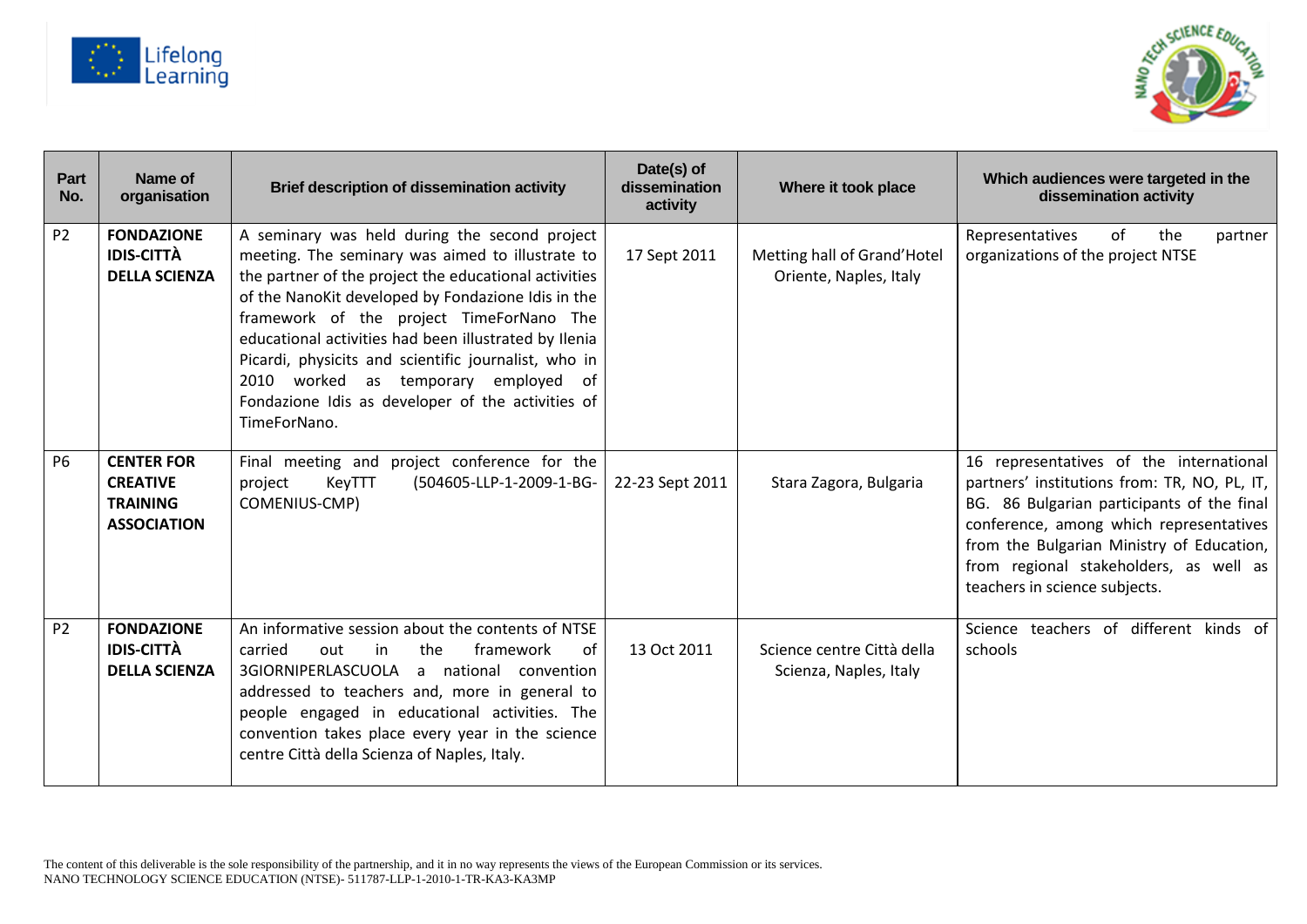



| Part<br>No.    | Name of<br>organisation                                                                              | <b>Brief description of dissemination activity</b>                                                                                                                                                                     | Date(s) of<br>dissemination<br>activity | Where it took place                         | Which audiences were targeted in the<br>dissemination activity                                                                                                                                                                          |
|----------------|------------------------------------------------------------------------------------------------------|------------------------------------------------------------------------------------------------------------------------------------------------------------------------------------------------------------------------|-----------------------------------------|---------------------------------------------|-----------------------------------------------------------------------------------------------------------------------------------------------------------------------------------------------------------------------------------------|
| P <sub>3</sub> | <b>SIRMA MEDIA</b>                                                                                   | Partisipating in workshop "IT tools in education"<br>Presentation of the project                                                                                                                                       | 30 Oct - 01 Dec<br>2011                 | Vraca, Bulgaria                             | $PU - 60$ participants from the following<br>cities: Vraca, Vidinand Montana /teachers,<br>head teachers, primary and secondary<br>school teachers, school heads/.                                                                      |
| <b>P6</b>      | <b>CENTER FOR</b><br><b>CREATIVE</b><br><b>TRAINING</b><br><b>ASSOCIATION/</b><br><b>SIRMA MEDIA</b> | Nanotechnology<br>and<br>Education<br>national<br>conference<br>http://www.uni-<br>sofia.bg/index.php/bul/novini/arhiv/arhiv na gore<br>schi novini/nanotehnologii ot fundamentalni izsl<br>edvaniya do priborostroene | 25-26 Nov 2011                          | Sofia University, Sofia,<br><b>Bulgaria</b> | participants from Bulgaria, 10<br>120<br>international. The project was presentedby<br>poster and postersession. The Project<br>paperwas prepared my Assoc.<br>Prof.<br>Mladen Matev ISSN 1313-8995 (link to the<br>paper)              |
| <b>P6</b>      | <b>CENTER FOR</b><br><b>CREATIVE</b><br><b>TRAINING</b><br><b>ASSOCIATION</b>                        | Robotics conference, presentation of the project<br>http://circologalilei.somsmogliano.it/<br>http://circologalilei.somsmogliano.it/2011/11/ema<br>nuele-micheli-robotica-e-quotidianita/                              | 05 Dec 2011                             | Mogliano, Venice region,<br>Italy           | 140 participants fromMogliano town and<br>Veniceregion,<br>public, teachers,<br>open<br>scientists anduniversity staff. The event<br>was broadcasted in the local TV and Media.<br>NTSE project presentation was part of the<br>agenda. |
| P <sub>3</sub> | <b>SIRMA MEDIA</b>                                                                                   | Participation in Virtual learning environments<br>workshop - presentation of the project concept<br>and outputs - in particular the Virtual lab                                                                        | 12 January 2012                         | London, United Kingdom                      | PU - 80 participants/teachers, schools IT<br>administrators, IT in education specialists<br>and consultants/                                                                                                                            |
| P <sub>3</sub> | <b>SIRMA MEDIA</b>                                                                                   | Participation in new ways for teaching science<br>seminar - presentation of the project from<br>methodological perspective - target groups,<br>approaches, expected results, etc                                       | 13 January 2012                         | London, United Kingdom                      | PU - 60 participants/teachers, schools<br>methodology<br>administrators,<br>and<br>pedagogy specialists and consultants/                                                                                                                |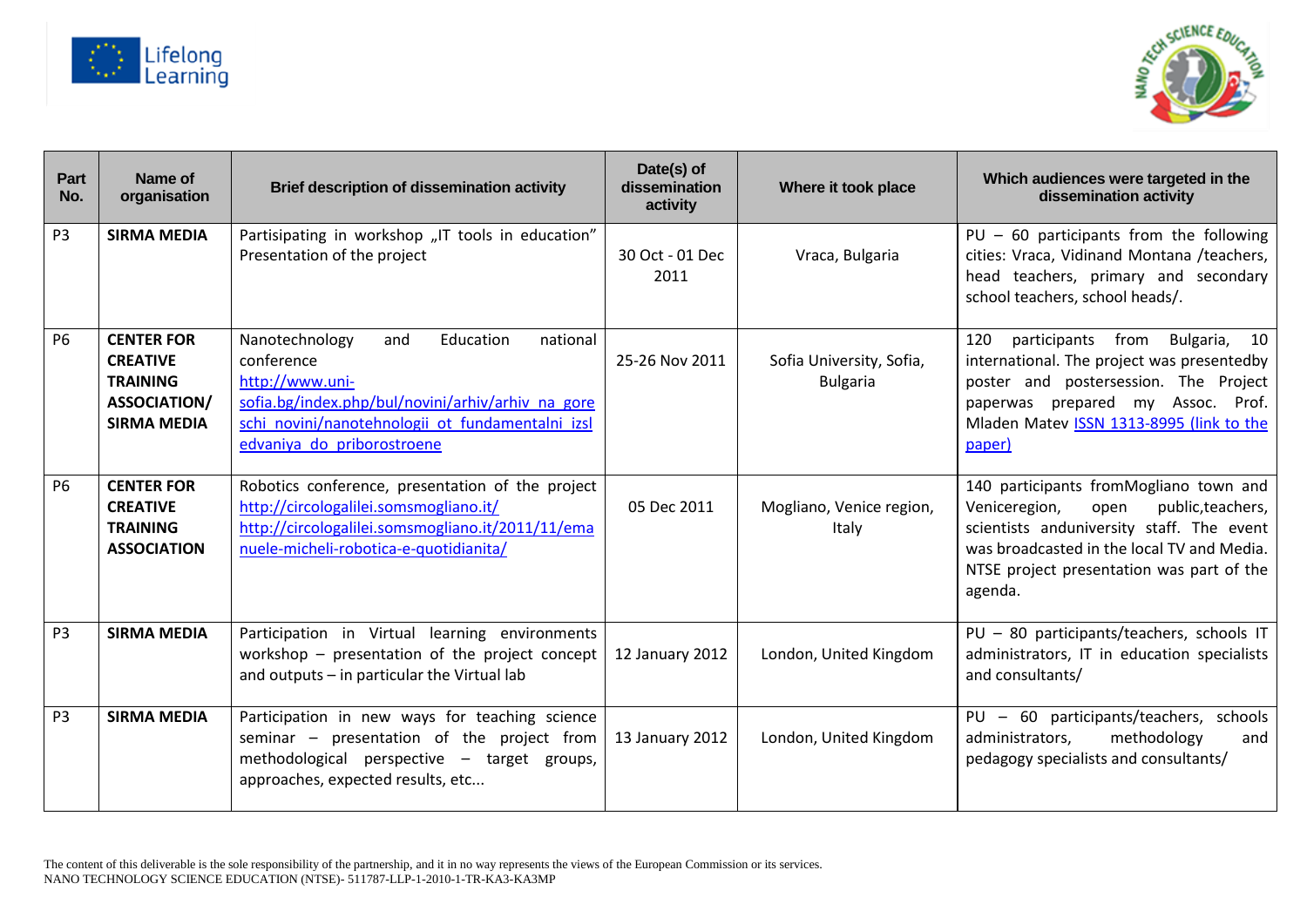



| Part<br>No.    | Name of<br>organisation                                     | Brief description of dissemination activity                                                                                                                                                                                                                                                                                                                                                                                             | Date(s) of<br>dissemination<br>activity | Where it took place    | Which audiences were targeted in the<br>dissemination activity                                                                                                                                                                                                                                                                                                                   |
|----------------|-------------------------------------------------------------|-----------------------------------------------------------------------------------------------------------------------------------------------------------------------------------------------------------------------------------------------------------------------------------------------------------------------------------------------------------------------------------------------------------------------------------------|-----------------------------------------|------------------------|----------------------------------------------------------------------------------------------------------------------------------------------------------------------------------------------------------------------------------------------------------------------------------------------------------------------------------------------------------------------------------|
| P <sub>3</sub> | <b>SIRMA MEDIA</b>                                          | Participating in best practices workshop organized<br>by Intel - presentation of the project aims and<br>results                                                                                                                                                                                                                                                                                                                        | 14 January 2012                         | London, United Kingdom | PU - 70 participants/teachers, schools<br>administrators,<br>methodology<br>and<br>pedagogy specialists and consultants, IT<br>specialists/                                                                                                                                                                                                                                      |
| <b>P5</b>      | <b>VALAHIA</b><br><b>UNIVERSITY OF</b><br><b>TARGOVISTE</b> | WP7 - Presentation of the paper: "Teachers'<br>perception related to the promotion of<br>Nanotechnology concepts in Romanian Science<br>Education" (Authors: Gorghiu L. M., Gorghiu G.)<br>concerning the Romanian teachers' feedback<br>based on the questionnaires applied in the<br>beginning of the NTSE project - 4th World<br>Conference on Educational Sciences (WCES 2012)<br>- Barcelona, SPAIN, February, 2-5,2012, (Code: O) | 2-5 Feb 2012                            | Barcelona, SPAIN       | PU - 500 Participants from the following<br>of Education<br>Environment:<br>sectors<br>Secondary Education, Higher Education,<br>Adult Education, Regional and National<br>Authority (as teachers, head teachers,<br>inspectors, initial and in-service teacher<br>academic<br>educators,<br>staff,<br>scientific<br>teachers,<br>researchers,<br>prospective<br>students, etc.) |
| <b>P4</b>      | <b>FORTH</b>                                                | WP7 - Presentation of NTSE Project to the science<br>teachers of Experimental High School of Heraklion.<br>FORTH has a formal collaboration with the set of<br>Pilot/Experimental Schools of Greece (15 in Upper<br>Secondary level and 15 in Lower Secondary level)."<br>(Code: E)                                                                                                                                                     | 04 April 2012                           | Heraklion, Greece      | PU - 6 Participants (Head of school, 2<br>physics teachers, 2 chemistry teachers and<br>1 biology teacher from Experimental high<br>School of Heraklion.                                                                                                                                                                                                                         |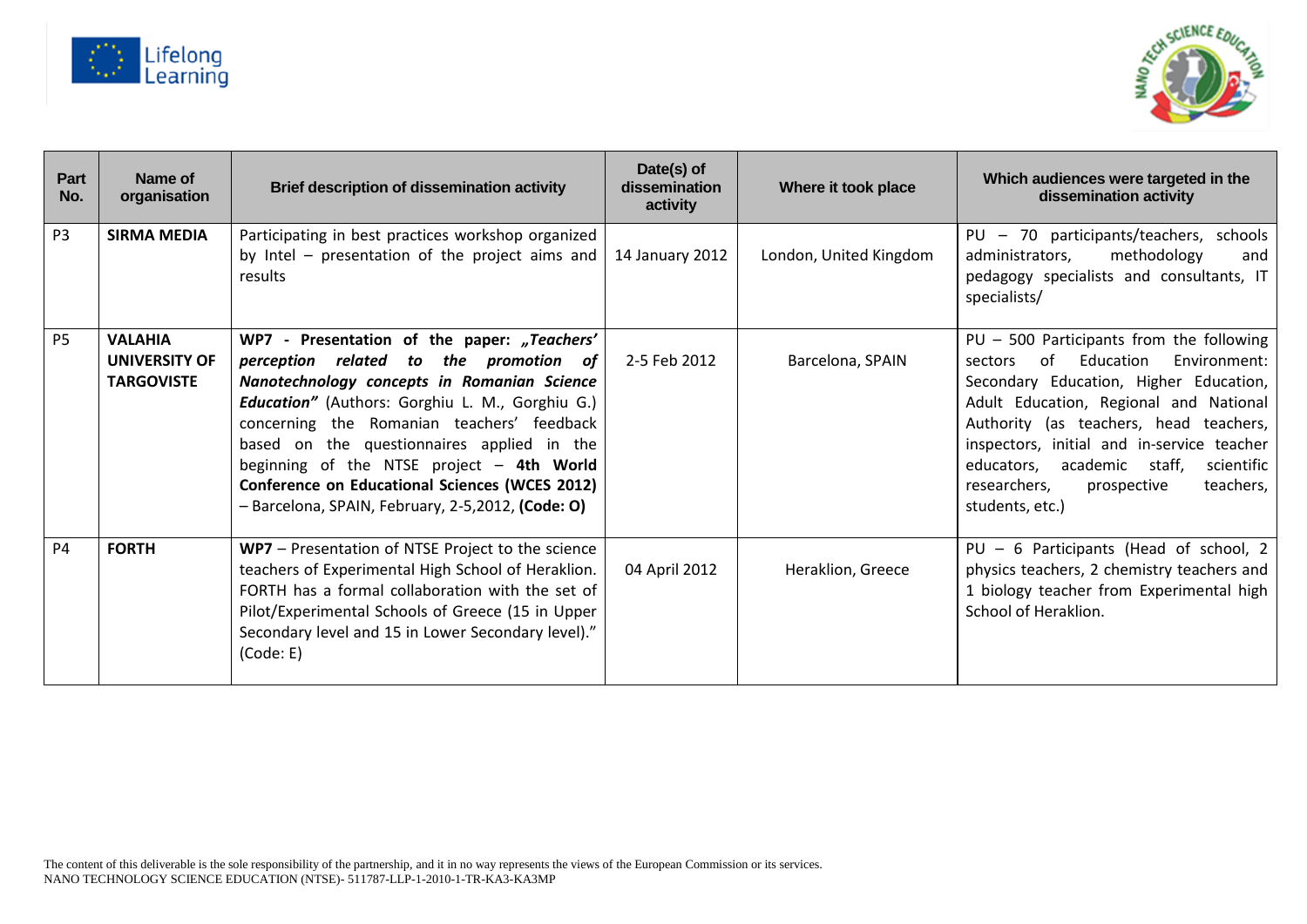



| Part<br>No.    | Name of<br>organisation | <b>Brief description of dissemination activity</b> | Date(s) of<br>dissemination<br>activity | Where it took place | Which audiences were targeted in the<br>dissemination activity |
|----------------|-------------------------|----------------------------------------------------|-----------------------------------------|---------------------|----------------------------------------------------------------|
| P <sub>5</sub> | <b>VALAHIA</b>          | WP7 - Presentation of the paper: "Teachers' and    |                                         |                     | $PU - 300$ Participants from the following                     |
|                | UNIVERSITY OF           | Students' Feedback Concerning the Use of ICT       | 18-20 April 2012                        | Rovaniemi, FINLAND  | Education<br>Environment:<br>∩f<br>sectors                     |
|                | <b>TARGOVISTE</b>       | in<br>Learning<br>Science<br>Tools<br>through      |                                         |                     | Secondary Education, Higher Education,                         |
|                |                         | Nanotechnology" (Authors: Gorghiu L. M., Gorghiu   |                                         |                     | Adult Education, Regional and National                         |
|                |                         | G.) concerning the Romanian teachers' and          |                                         |                     | Authority (as teachers, headteachers,                          |
|                |                         | students' feedback based on the questionnaires     |                                         |                     | inspectors, initial and in-service teacher                     |
|                |                         | applied in the frame of the NTSE project $-$ 11th  |                                         |                     | academic staff,<br>scientific<br>educators,                    |
|                |                         | WSEAS International Conference on Applied          |                                         |                     | teachers,<br>researchers,<br>prospective                       |
|                |                         | Computer and Applied Computational Science         |                                         |                     | students, etc.)                                                |
|                |                         | (ACACOS'12) - Rovaniemi, FINLAND, April, 18-20,    |                                         |                     |                                                                |
|                |                         | 2012, (Code: O)                                    |                                         |                     |                                                                |
|                |                         |                                                    |                                         |                     |                                                                |
| <b>P1</b>      | <b>DOGA SCHOOLS</b>     | APMAS - International Advances in Appiled          |                                         |                     | Prospective teachers, university students                      |
|                |                         | <b>Physics and Material Science Congress</b>       | 26-29 April 2012                        | Antalya             | andacademicians of universities.                               |
|                |                         |                                                    |                                         |                     |                                                                |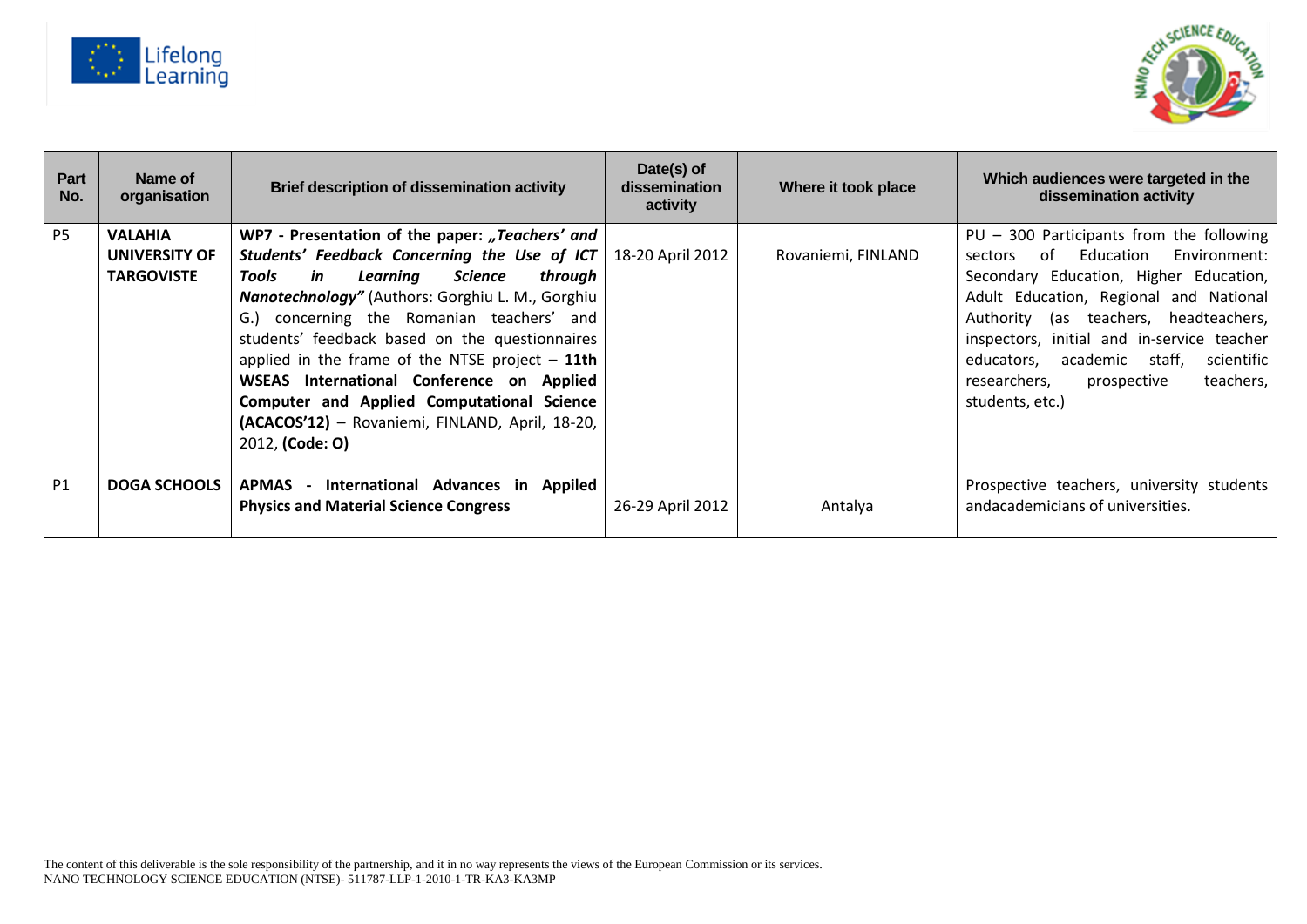



| Part<br>No. | Name of<br>organisation                                     | <b>Brief description of dissemination activity</b>                                                                                                                                                                                                                                                                                                                                                                                                                                                                                                                                                                                                                        | Date(s) of<br>dissemination<br>activity | Where it took place | Which audiences were targeted in the<br>dissemination activity                                                                                                                                                                                                                                                                                                                  |
|-------------|-------------------------------------------------------------|---------------------------------------------------------------------------------------------------------------------------------------------------------------------------------------------------------------------------------------------------------------------------------------------------------------------------------------------------------------------------------------------------------------------------------------------------------------------------------------------------------------------------------------------------------------------------------------------------------------------------------------------------------------------------|-----------------------------------------|---------------------|---------------------------------------------------------------------------------------------------------------------------------------------------------------------------------------------------------------------------------------------------------------------------------------------------------------------------------------------------------------------------------|
| <b>P5</b>   | <b>VALAHIA</b><br>UNIVERSITY OF<br><b>TARGOVISTE</b>        | WP7 - Presentation of the paper: "Considerașii<br><i>introducerea</i><br>specifice<br>privind<br>noșiunilor<br>nano <sup>o</sup> tiinșelor în învãșãmântul preuniversitar <sup>o</sup> i<br>universitar românesc" (Considerations on the<br>introduction of nanoscience specific topics in<br>academic<br>Romanian<br>preuniversity<br>and<br>educational system) (Authors: Gorghiu L. M.,<br>Gorghiu G., Dumitrescu C., Olteanu R. L., Bizoi M.)<br>- The Yearly Scientific Seminar of the Faculty of<br>Science and Arts, with national participation<br>organized in the frame of "Valahia University<br>Days" - Targoviste, ROMANIA, 24th of May 2012,<br>$(Code: O)$ | 24 May 2012                             | Targoviste, ROMANIA | PU - 100 Participants fromthe following<br>of<br>Education<br>Environment:<br>sectors<br>Secondary Education, Higher Education,<br>Adult Education, Regional and National<br>Authority (as teachers, head teachers,<br>inspectors, initial and in-service teacher<br>academic staff,<br>educators,<br>scientific<br>teachers,<br>researchers,<br>prospective<br>students, etc.) |
| <b>P5</b>   | <b>VALAHIA</b><br><b>UNIVERSITY OF</b><br><b>TARGOVISTE</b> | WP7 - Presentation and dissemination of 1st NTSE<br>Leaflet prepared in the frame of NTSE project to<br>the Yearly Scientific Seminar of the Faculty of<br>Science and Arts, with national participation<br>organized in the frame of "Valahia University<br>Days" - Targoviste, ROMANIA, 24th of May 2012<br>(Code: E)                                                                                                                                                                                                                                                                                                                                                   | 24 May 2012                             | Targoviste, ROMANIA | PU - 100 Participants from Education<br>Environment: teachers, head<br>teachers,<br>inspectors, initial and in-service teacher<br>academic<br>staff,<br>educators,<br>scientific<br>teachers,<br>researchers,<br>prospective<br>students, etc.                                                                                                                                  |
| <b>P4</b>   | <b>FORTH</b>                                                | WP7 - Newsletter in the form of e-mail to Science<br>Teachers" (including the project's leaflet in pdf<br>format) indroducing the project to them. (Code: O)                                                                                                                                                                                                                                                                                                                                                                                                                                                                                                              | 01 June 2012                            | Heraklion, Creece   | PU - Three National Unionsof Scientists.<br>(Teachers of Physics, Chemistry, Biology)                                                                                                                                                                                                                                                                                           |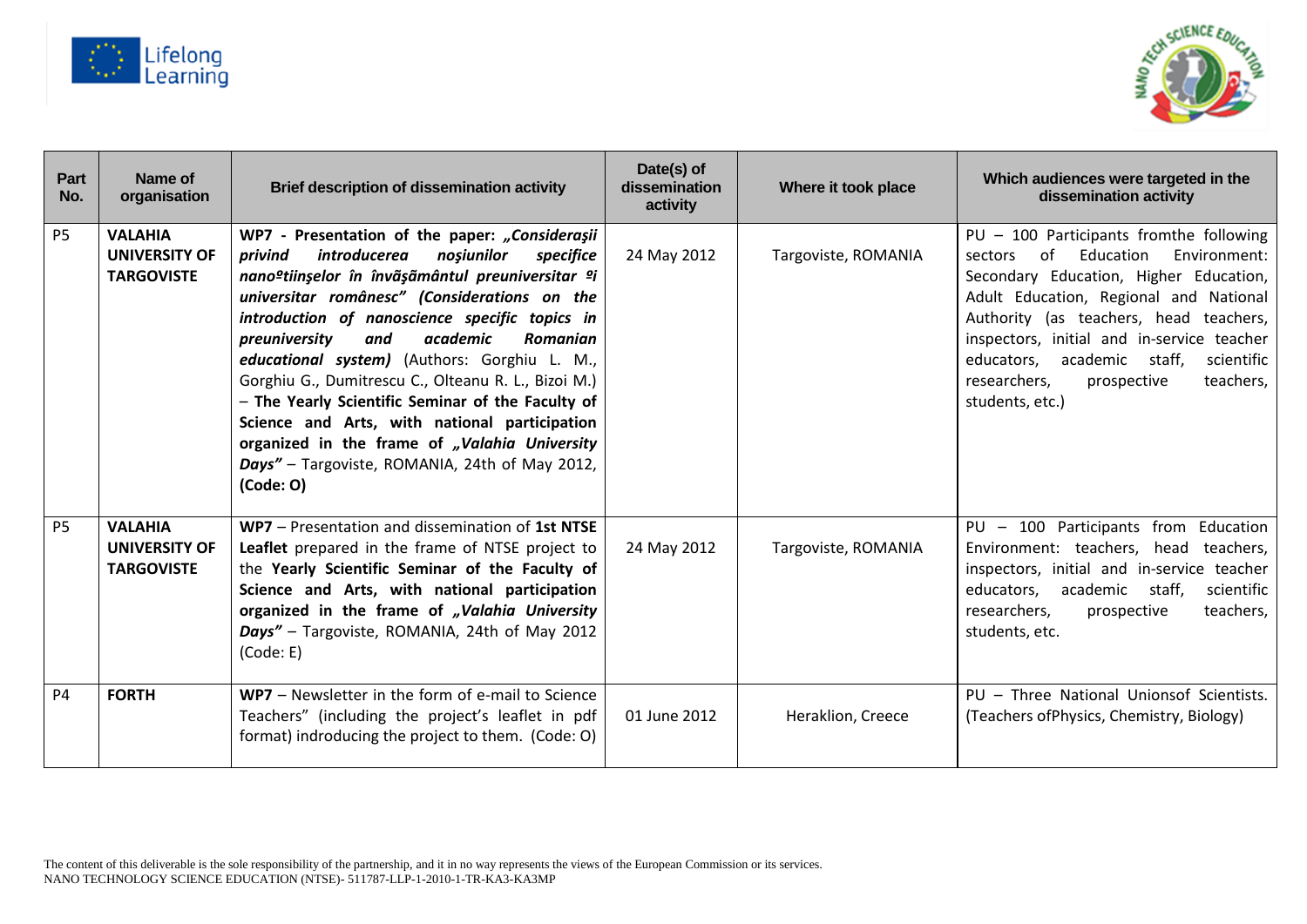



| Part<br>No. | Name of<br>organisation                                        | <b>Brief description of dissemination activity</b>                                                                                                                                                                                                                                                                | Date(s) of<br>dissemination<br>activity | Where it took place                                  | Which audiences were targeted in the<br>dissemination activity                                                                                                                                                                                                                                                                                   |
|-------------|----------------------------------------------------------------|-------------------------------------------------------------------------------------------------------------------------------------------------------------------------------------------------------------------------------------------------------------------------------------------------------------------|-----------------------------------------|------------------------------------------------------|--------------------------------------------------------------------------------------------------------------------------------------------------------------------------------------------------------------------------------------------------------------------------------------------------------------------------------------------------|
| <b>P4</b>   | <b>FORTH</b>                                                   | WP7 - Submission of the project in STENCIL<br>Catalogue (http://www.stencil-science.eu/)<br>$(Code: O)$                                                                                                                                                                                                           | 24 June 2012                            | N/A                                                  | PU - Science teachers, policy makers                                                                                                                                                                                                                                                                                                             |
| <b>P1</b>   | <b>DOGA SCHOOLS</b>                                            | Joy of Sharing International Projects and Good<br><b>Practices</b><br>http://dogaschools.com/dogahakkinda/hakkindade<br>tay.php?ID=150                                                                                                                                                                            | Sept 2012                               | Ataşehir Doga School-<br>Istanbul                    | Project partners and coordinators,<br>EU<br>"Sustaining Development In Early School<br>Education" Project experts, EACEA and<br>Turkish National Agency representatives,<br>students, teachers andparents of different<br>decision<br>makers,<br>target<br>groups,<br>Governorship and partners of centralized<br>and decentralized EU Projects. |
| <b>P2</b>   | <b>FONDAZIONE</b><br><b>IDIS-CITTÀ</b><br><b>DELLA SCIENZA</b> | An informative session about the contents of NTSE<br>will be carried out in the framework of the edition<br>2012 of 3GIORNIPERLASCUOLA. During hte session<br>it will be foreseen a live from the seat of the<br>Bulgarian partner CCTA that in the same moment<br>willbe engaged in a similar event in its seat. | 10-12 Oct 2012                          | Science centre Città della<br>Scienza, Naples, Italy | Science teachers of different kinds of<br>schools                                                                                                                                                                                                                                                                                                |
| <b>P1</b>   | <b>DOGA SCHOOLS</b>                                            | <b>International</b><br>Conference-International<br><b>Nano</b><br>Congress on Innovative Science Education with<br><b>Inspiration through Nanotechnology</b>                                                                                                                                                     | Nov 2013                                | Turkey                                               | Students,<br>Academicians,<br>University<br>Prospective Teachers, parents of different<br>decision<br>makers,<br>target<br>groups,<br>Governorship and partners of centralized<br>and decentralized EU Projects                                                                                                                                  |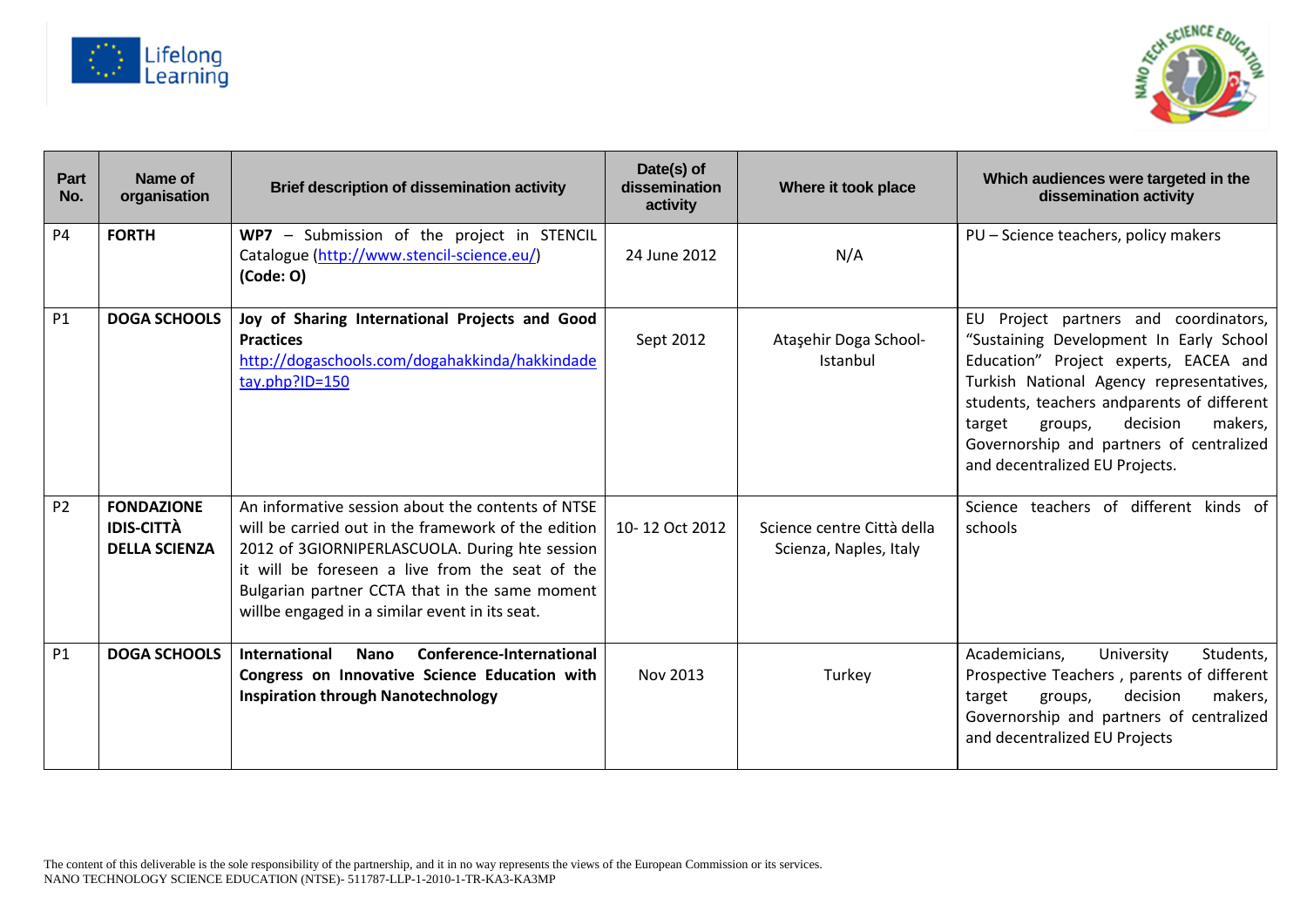



| Part<br>No.    | Name of<br>organisation | Brief description of dissemination activity               | Date(s) of<br>dissemination<br>activity | Where it took place           | Which audiences were targeted in the<br>dissemination activity |
|----------------|-------------------------|-----------------------------------------------------------|-----------------------------------------|-------------------------------|----------------------------------------------------------------|
| P <sub>5</sub> | <b>VALAHIA</b>          | - Publication of the paper: "Teachers'<br>WP7             |                                         | Procedia - Social and         | PU - worldwide dissemination - Scientific                      |
|                | UNIVERSITY OF           | perception related to<br>the promotion of                 | in press                                | <b>Behavioral Sciences -</b>  | Researchers, Academic Staff, In-service                        |
|                | <b>TARGOVISTE</b>       | Nanotechnology concepts in Romanian Science               |                                         | indexed by the following      | /Educators<br><b>Teachers</b><br>from<br>Secondary             |
|                |                         | <b>Education"</b> (Authors: Gorghiu L. M., Gorghiu G.) by |                                         | International Databases:      | Higher<br>Adult<br>Education.<br>Education,                    |
|                |                         | Elsevier in Procedia - Social and Behavioral              |                                         | ScienceDirect, Scopus and     | Education,<br>Regional<br>National<br>and                      |
|                |                         | Sciences - in press, (Code: O)                            |                                         | <b>Thomson Reuters</b>        | Authorities<br>Members,<br>prospective                         |
|                |                         |                                                           |                                         | <b>Conference Proceedings</b> | teachers, students, general public etc.                        |
|                |                         |                                                           |                                         | Citation Index (ISI Web of    |                                                                |
|                |                         |                                                           |                                         | Science)                      |                                                                |
|                |                         |                                                           |                                         |                               |                                                                |